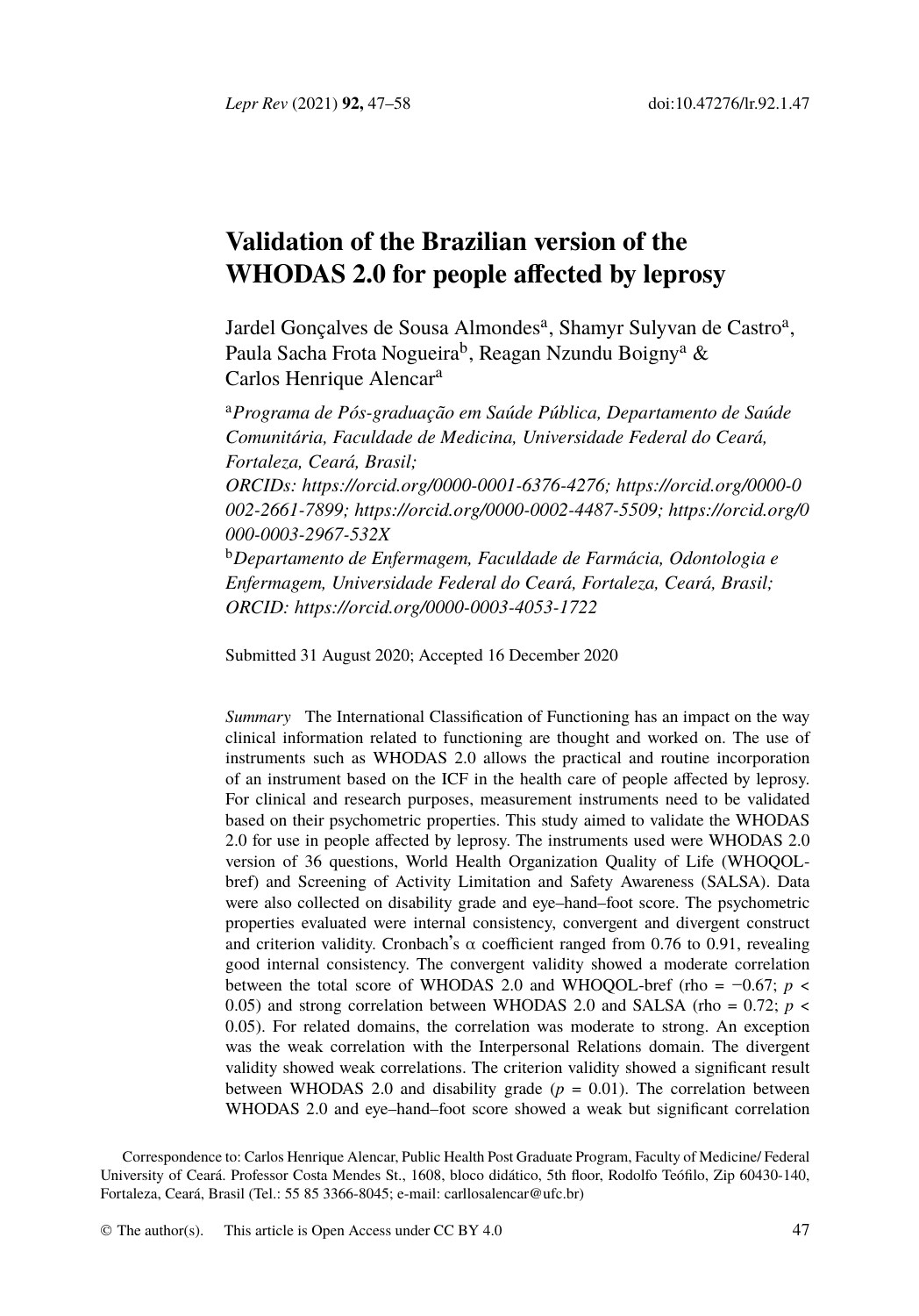$(rho = 0.23 \, p = 0.003)$ . WHODAS 2.0 has valid and reliable psycho[m](#page-10-0)etric characteristics for use in people affected by leprosy.

*Keywords*: Validation study, leprosy, functioning, WHODAS 2.0

#### **Introduction**

Leprosy is a chronic infectious disease caused by *Mycobacterium leprae*, in which transmission occurs from an infected person, especially one with untreated multibacillary disease, through the upper respi[ra](#page-10-1)tory tract, infecting people susceptible to the disease.<sup>1</sup>

Leprosy mainly affects the superficial nerves of the skin and peripheral nerve trunks, but it can also affect the eyes and internal organs. If untreated, it may evolve into more severe forms. In general, the evolution of the disease occurs slowly and progressively, and can lead to physical disabilities.<sup>2</sup>

Brazil stands out with India and Indonesia in the global picture of leprosy; together they are responsible for 79% of the global burden of the disease.<sup>3</sup> Between 2009 and 2018, 311,384 new lepros[y](#page-10-2) cases were diagnosed in Brazil. In the same period, 20,785 new leprosy cases were diagnosed with a degree of visible physical disabilities, all of which show Brazil to be highly endemic for the disease.<sup>4</sup>

The prevention of disabilities in a person with leprosy must be carried out through a dermato-neurological examination. This examination allows for early diagnosis and intervention at t[h](#page-10-3)e moment when peripheral neural involvement begins, reducing the chances of developing physical disabilities. When present, these physical disabilities can cause problems such as decreased work capacity and absenteeism, limitation of social life and psychological problems, and are also responsible for the stigma and historical prejudice towards people with the disease.<sup>5</sup>

The World Health Organization Disabilit[y](#page-10-4) Assessment Schedule (WHODAS 2.0) is a generic assessment tool developed by WHO to provide a standardized method of measuring health and disability in a cross-cultural way. WHODAS 2.0 was translated into Portuguese by Castro *et al.* (2015) and this version was officially recognized by WHO for Brazilian Portuguese.<sup>6</sup>

The conceptual structure of the International Classification of [F](#page-10-4)unctioning—ICF, places health and disability on a *continuum*, defining disability as "a reduction in each domain of functioning". It is etiologically neutral and does not depend on the antecedent disease or previous health conditions for its application. This characteristic makes it possible to focus attention directly on functioning and disability.<sup>7</sup>

The instrument provides the functioning level of six domains of life: Cognition understanding and communication; Mobility—movement and locomotion; Self-care—dealing with your own hygiene, dressing, eating and being alone; Getting along—interactions with other people; Life activities—domestic responsibilities, leisure, work and school; Participation—participating in community activities and in society.<sup>7</sup>

The use of instruments that assess physical limitations, functioning in specific activities and restrictions on participation in life situations, allows the understanding of the impact of the disease on the health of individuals with leprosy, facilitating the establishment of more complex and efficient therapeutic measures, as well as the prevention of disabilities.

In Brazil, the use of instruments based on the theoretical framework of the ICF for the measurement of clinical and statistical data on people affected by leprosy is still developing.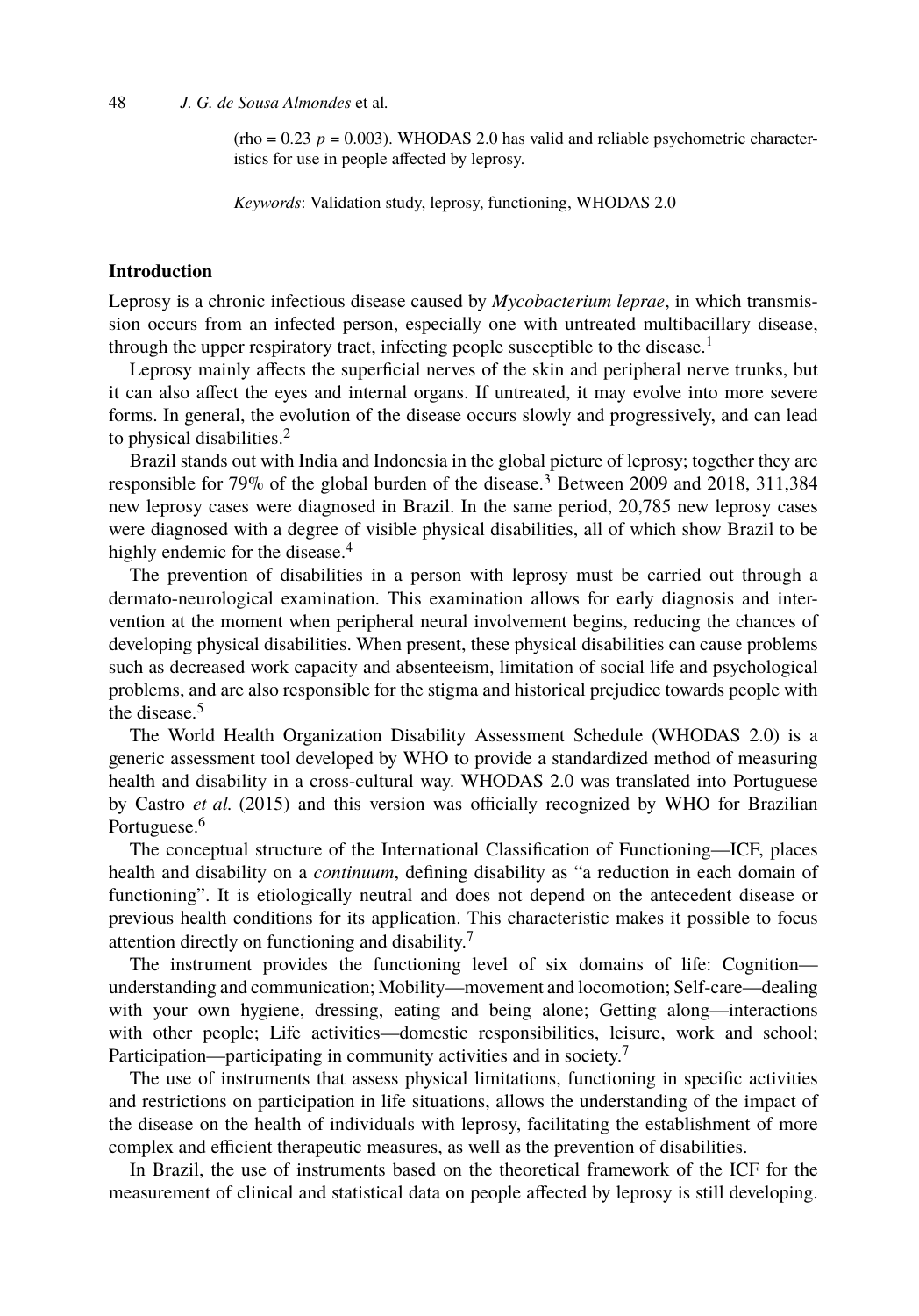In this perspective, WHODAS 2.0 presents itself as a promising and practical instrument, built along the lines of the ICF, that allows the measurement of functioning and disability.

This is a pioneering research that analyzed the psychometric properties of the Brazilian version of WHODAS 2.0 in people undergoing treatment for leprosy, with the aim of validating WHODAS 2.0 for use in individuals affected by leprosy.

#### **Material and methods**

This is a validation study, carried out in the clinics of the Dermatology Reference Center Dona Libânia (CDERM), linked to the Health Department of the State of Ceará. A non-probabilistic sample size of 155 people were invited to participate in the research and its final composition resulted from the period available for data collection—September to December 2019.

The study included individuals over 18 years of age with a confirmed diagnosis of leprosy, accompanied by the reference service, undergoing drug treatment from the second supervised dose and who agreed to participate in the research after reading and signing the Informed Consent Form. The research excluded those who had a mental condition that altered cognition and/or the understanding of the questions in the used questionnaires. Individuals not able to attend the clinic and those who had other conditions previously diagnosed that already compromised their activity and participation in society were also excluded.

Data collection was performed in a single visit with each participant, through an interview, using the research questionnaires. The interviews were conducted by the main researcher, a physiotherapist, and a team composed by nursing students, all properly trained in the use of the research instruments.

A questionnaire was used to document sociodemographic and clinical data based on the IFC checklist and the notification form of the National System of Notifiable Diseases for leprosy, containing the variables: sex, age, marital status, years of formal education, occupation, number of skin lesions, number of affected nerves, smear microscopy, clinical form and RJ operational classification of the disease.

For the validation of WHODAS 2.0, the instrument itself (in its full version of 36 questions), the WHOQOL[-b](#page-10-4)ref, the SALSA questionnaire, data for assessing the disability grade and eye– hand–foot score (EHF) were used. WHOQOL-bref and SALSA were selected because they have similar constructs to WHODAS 2.0.

The WHODAS 2.0 score is given through a response on a Likert scale ranging from 1 to 5 and coding the results by domain (by the sum of the scores in each of the items in that domain) and by the total score, after which the values are transformed on a scale of 0 to 100, as indicated in the WHODAS 2.0 manual. The higher the score, the greater the disability. The total score is calculated considering the 36 items or considering all items except those referring to domain 5.2 "daily activities" — work/[sc](#page-10-5)hool (total of 32 items), in case the participants do not work or do not study.<sup>7</sup>

The World Health Organization Quality of Life (WHOQOL-bref) is an abbreviated version of the WHO Quality of Life instrument (WHOQOL-100) and has 26 items covering four domains of quality of life: physical (seven items), psychological (six items), social (three items) and environmental (eight items), with two more general questions about health and quality of life. The WHOQOL-bref also has a scale of Likert responses ranging from 1 to 5. The scores for each domain, as well as the total score, can be calculated using a linear scale from 0 to 100, where higher scores reflect better quality of life. WHOQOL-bref is already translated and validated for use in Brazil.<sup>8</sup>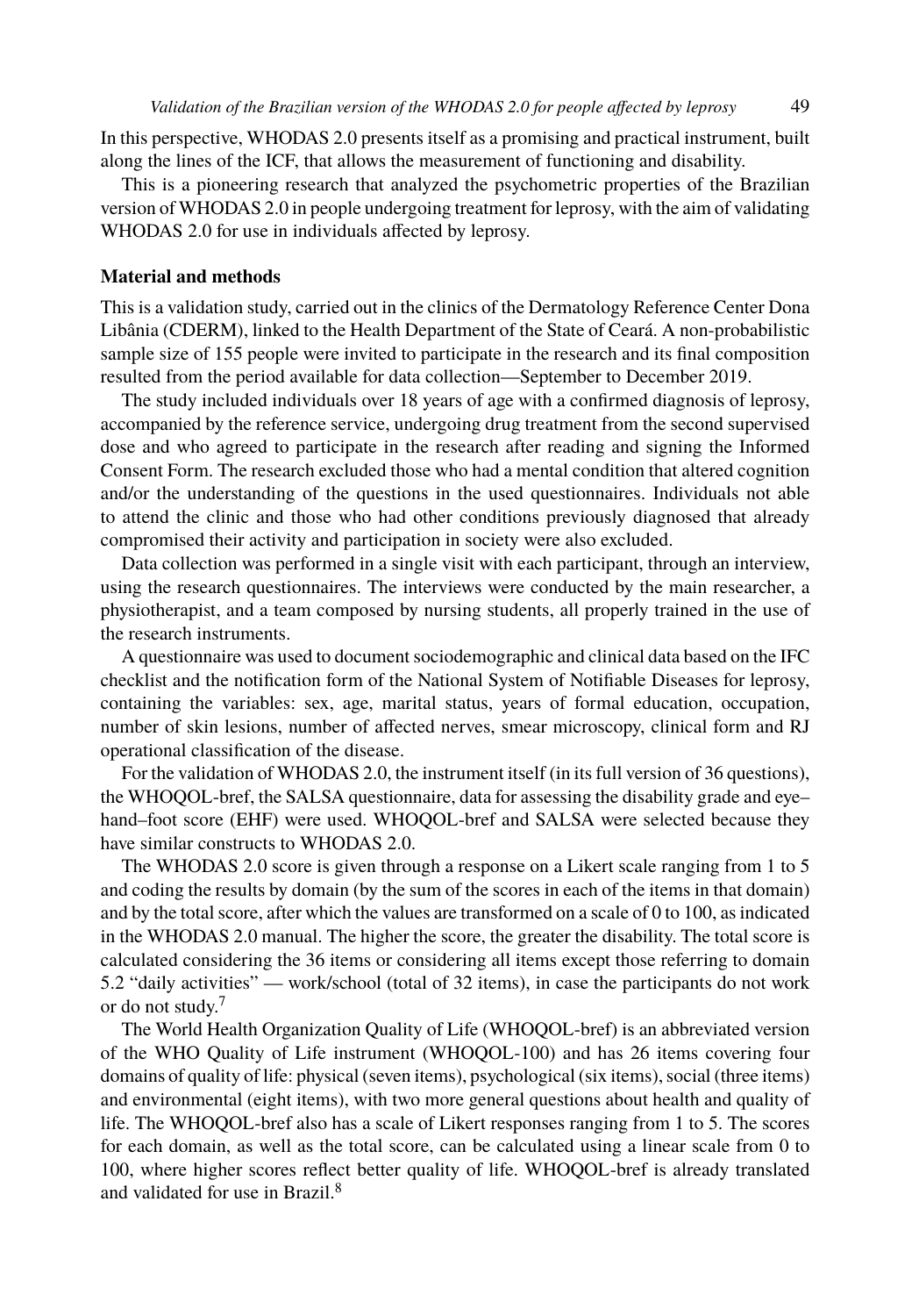The Screening of Activity Limitation and Safety Awareness (SALSA) scale is an instrument validated in Brazil, with application in different sociocultural scenarios, in patients who have or [h](#page-10-6)ave had leprosy, diabetes and other peripheral neuropathies.<sup>9</sup> It covers four domains that involve: eyes, hands (dexterity and work), feet (mobility) and self-care. The score ranges from 10 to 80, the lower the score, the lower the difficulty with activities of daily living and higher scores are indicative of increasing levels of activity limitation.<sup>10</sup>

To obtain the WHO disability grade for leprosy, six body sites are evaluated, which are graded as  $0$  — without physical disability,  $1$  — decreased strength and/or decreased or loss of sensation in the eyes, hands or feet or 2 — visible damage to the eyes, hands or feet. The maximum grade at any site is recorded as the individual's disability grade, ranging from 0–2. To obtain the eye–hand–foot score (EHF), the disability grade[s in](#page-10-7) each of the six locations are added up, leading to a result between 0 and  $12<sup>2</sup>$  These data were obtained from the individuals<sup>'</sup> medical records.

All data were entered into the Epi Info version 7.2 software and subsequently analyzed using the Stata 15.1 statistical software. The level of significance adopted was 95%. The profile of the research population was characterized according to absolute and relative frequencies, as well as measures of central trend and dispersion.

The WHODAS 2.0 reliability analysis [was](#page-10-8) performed using the internal consistency criterion, assessed by Cronbach's alpha coefficient. Alpha values above 0.75 were considered satisfact[ory](#page-10-9), which corresponds to a high internal consistency.<sup>11</sup>

The Spearman correlation coefficient was used to test the convergent and divergent construct validity of WHODAS 2.0, with WHOQOL-bref and SALSA, comparing the related and unrelated domains, respectively. Criterion validity was verified by the Kruskal–Wallis test between the total values and by WHODAS 2.0 domains and the degree of disability as well as by the Spearman correlation of the total scores and by WHODAS 2.0 domains with the EHF score. For the correlation tests, the results were considered weak when between 0.1 and 0.39; moderate from 0.4 to 0.69; strong from  $0.7$ .<sup>12</sup>

This research followed the ethical principles of Resolution 466/2012 of the Nation[al](#page-4-0) Health Council,<sup>13</sup> starting after the approval by the Ethics Committee of the Federal University of Ceará (Opinion number 3,554,297) and by the Ethics Committee of the Reference Center in Dermatology Dona Libânia (Opinion number 3,573,192).

#### **Results**

155 indi[vid](#page-5-0)uals were interviewed, mostly men (68%), mean age 47.9 years (±15.6 years). The average years of study was 7.4 (±4.8 years), and 33% were married. Most participants did not work, either due to unemployment related to their health condition  $(31.6\%)$ , unemployment for other reasons (3.2%), being retired due to age or due to disability (23.2%) (Table 1).

There was an average of 7.4 skin lesions and a predominance of multibacillary cases (89.6%), Borderline classification (57.6%) and with positive sputum smear microscopy (63%). People without physical disability were more frequent (42.3%), the EHF score had a mean of 1.6 and the average number of affected nerves was 1.4 (Table 1).

The results of the questionnaires expressed as means and standard deviations are shown in Table 2. WHODAS 2.0 had an average score of 29.4 and the most affected domain was Participation with a score of 41.2. WHOQOL-bref had an average result of 55.7 with the Physical domain obtaining the lowest result of 51.2. For the SALSA scale, the mean total score was 36, with the Mobility domain being the most compromised with an average of 10.6.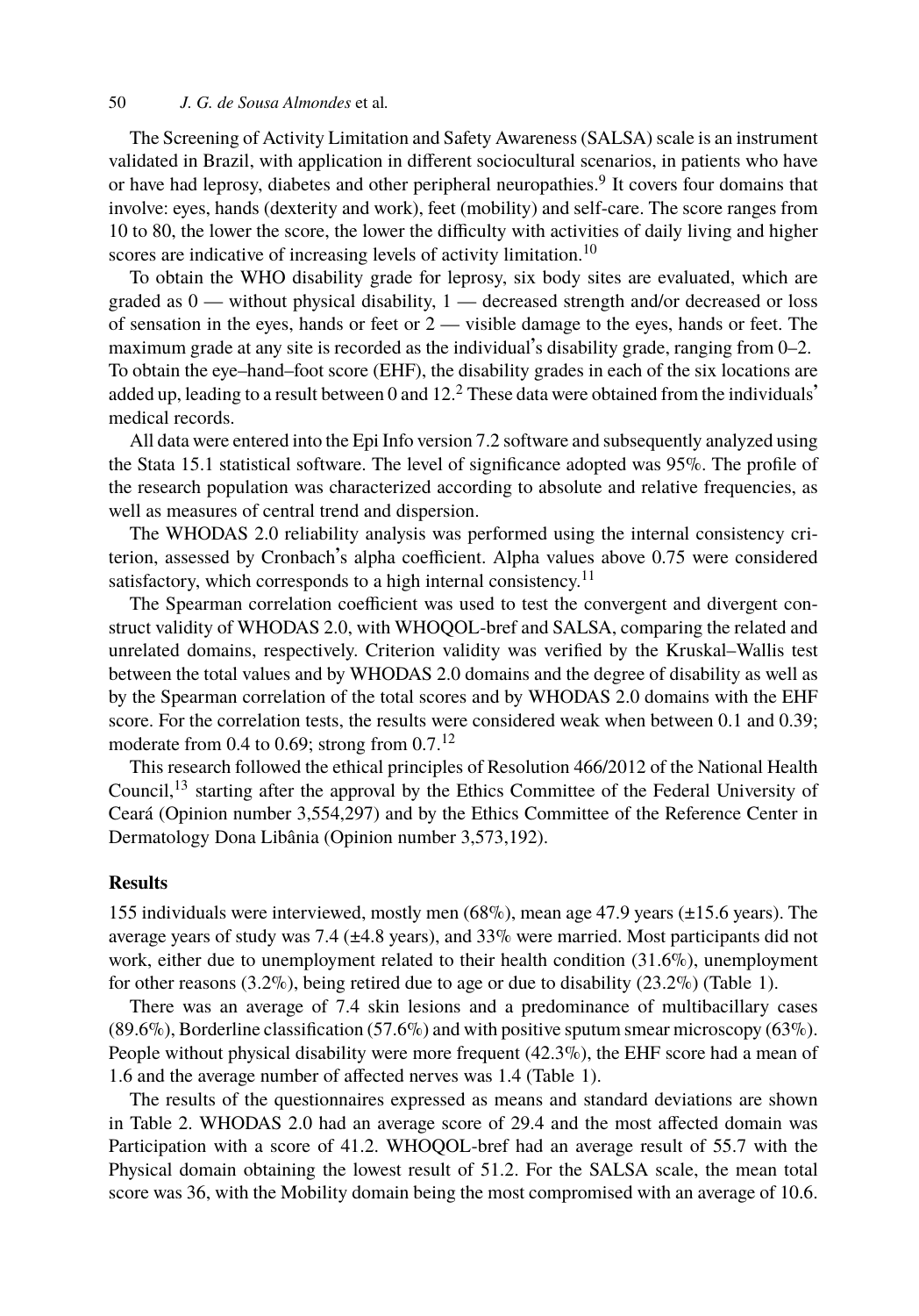<span id="page-4-0"></span>

| Validation of the Brazilian version of the WHODAS 2.0 for people affected by leprosy |  |
|--------------------------------------------------------------------------------------|--|
|                                                                                      |  |

**Table 1.** Absolute and relative frequencies of the demographic and clinical characteristics of the leprosy cases evaluated

| Variable                    | $\boldsymbol{n}$ | $\%$               |
|-----------------------------|------------------|--------------------|
| Sex                         |                  |                    |
| Male                        | 106              | 68.4               |
| Female                      | 49               | 31.6               |
| Marital status              |                  |                    |
| Single                      | 46               | 29.7               |
| Married                     | 52               | 33.5               |
| Separated                   | 15               | 9.7                |
| Divorced                    | 6                | 3.9                |
| Widowed                     | 8                | 5.2                |
| Partnership                 | 28               | 18                 |
| Occupation                  |                  |                    |
| Paid work                   | 24               | 15.5               |
| Self-employed               | 18               | 11.6               |
| Student                     | $\overline{4}$   | 2.6                |
| Housewife                   | 10               | 6.5                |
| Retired                     | 36               | 23.2               |
| Unemployed (health reasons) | 49               | 31.6               |
| Unemployed (other reasons)  | 5                | 3.2                |
| Other                       | 9                | 5.8                |
| Operational classification  |                  |                    |
| Paucibacillary              | 16               | 10.4               |
| Multibacillary              | 138              | 89.6               |
| RJ Classification           |                  |                    |
| Indeterminate               | $\boldsymbol{0}$ |                    |
| Tuberculoid                 | 12               | 10.2               |
| Borderline                  | 68               | 57.6               |
| Lepromatous                 | 38               | 32.2               |
| Skin smear                  |                  |                    |
| Positive                    | 92               | 63                 |
| Negative                    | 49               | 33.6               |
| Not performed               | $\mathfrak{2}$   | 1.4                |
| Ignored                     | 3                | 2.0                |
| Disability grade            |                  |                    |
| $\boldsymbol{0}$            | 63               | 42.3               |
| 1                           | 47               | 31.5               |
| $\overline{c}$              | 39               | 26.2               |
|                             | Mean             | Standard deviation |
| Age                         | 47.9             | 15.6               |
| Years of study              | 7.4              | 4.8                |
| Number of skin lesions      | 7.4              | 9.7                |
| Number of affected nerves   | 1.4              | 1.8                |
| <b>EHF</b>                  | 1.6              | 1.9                |

The analysis of the internal consistency of WHODAS 2.0 and its domains shows that for the total score the coefficient was 0.95 and for the scores per domain, its value ranged between 0.76 to 0.91 (Table 3).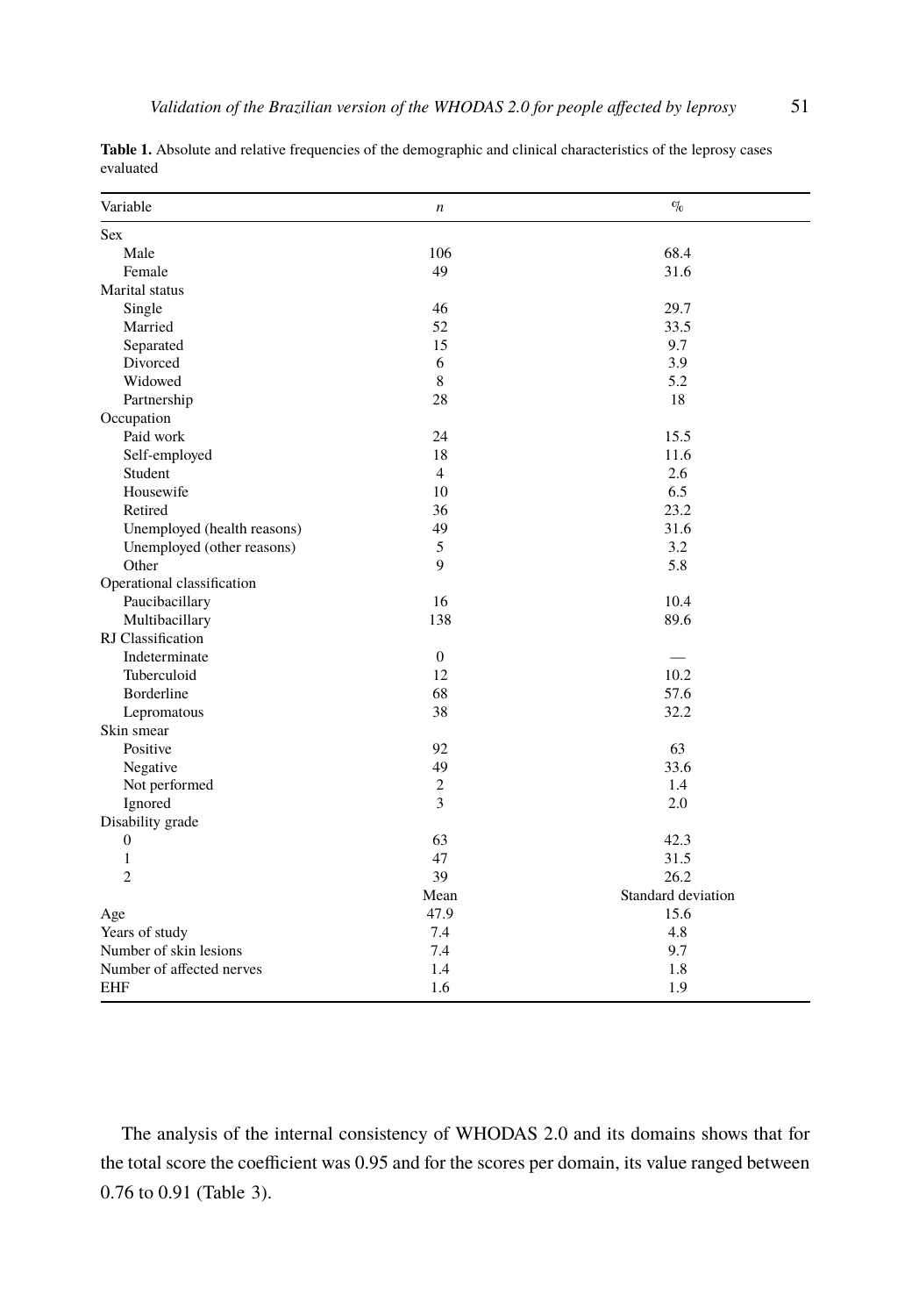<span id="page-5-0"></span>**Table 2.** Description of the total values and by domains of the WHODAS 2.0, WHOQOL-bref and SALSA questionnaires

| Variable                      | Mean | Standard deviation |
|-------------------------------|------|--------------------|
| WHODAS 2.0                    |      |                    |
| Cognition                     | 28.9 | 22.7               |
| Mobility                      | 38.4 | 30.4               |
| Self-care                     | 22.1 | 25.8               |
| Getting along                 | 20.1 | 21.3               |
| Life activities (domestics)   | 38.9 | 34.2               |
| Life activities (school/work) | 20.9 | 24.0               |
| Life activities               | 19.9 | 17.8               |
| Participation                 | 41.2 | 25.8               |
| Total                         | 29.4 | 19.3               |
| WHOQOL-bref                   |      |                    |
| Physical                      | 51.2 | 21.7               |
| Psychological                 | 62.4 | 16.5               |
| Social                        | 62.6 | 22.5               |
| Environmental                 | 52.7 | 16.2               |
| Total                         | 55.7 | 15.8               |
| <b>SALSA</b>                  |      |                    |
| Mobility                      | 10.6 | 4.2                |
| Self-care                     | 5.5  | 2.5                |
| Work                          | 12   | 6.2                |
| Dexterity                     | 7.7  | 3.7                |
| Total                         | 36   | 14.5               |

<span id="page-5-1"></span>**Table 3.** Analysis of the Cronbach's alpha of WHODAS 2.0 and its domains

| WHODAS 2.0                    | Cronbach's alpha |  |  |
|-------------------------------|------------------|--|--|
| Cognition                     | 0.80             |  |  |
| Mobility                      | 0.87             |  |  |
| Self-care                     | 0.82             |  |  |
| Getting along                 | 0.76             |  |  |
| Life activities (domestics)   | 0.88             |  |  |
| Life activities (school/work) | 0.86             |  |  |
| Life activities               | 0.91             |  |  |
| Participation                 | 0.86             |  |  |
| Total                         | 0.95             |  |  |

Table 4 presents the result of the convergent and divergent construct validity analysis. There was an inverse relationship between WHODAS 2.0 domains in relation to WHOQOL-bref domains.

The evaluation of convergent validity between the domains showed a strong and significant correlation between Participation domain of WHODAS 2.0 with Physical domain of WHOQOL-bref (rho =  $-0.71$ ), WHODAS 2.0 Life activities (school/work) with the Physical domain of WHOQOL-bref (rho =  $-0.70$ ) and between the total scores of WHODAS 2.0 and SALSA (rho = −0.72). The other related domains showed a moderate and significant correlation that ranged from −0.44 to −0.69.

Weak correlation coefficients were observed between the unrelated domains in the analysis of the divergent construct validity: Cognition of WHODAS 2.0 and Environmental of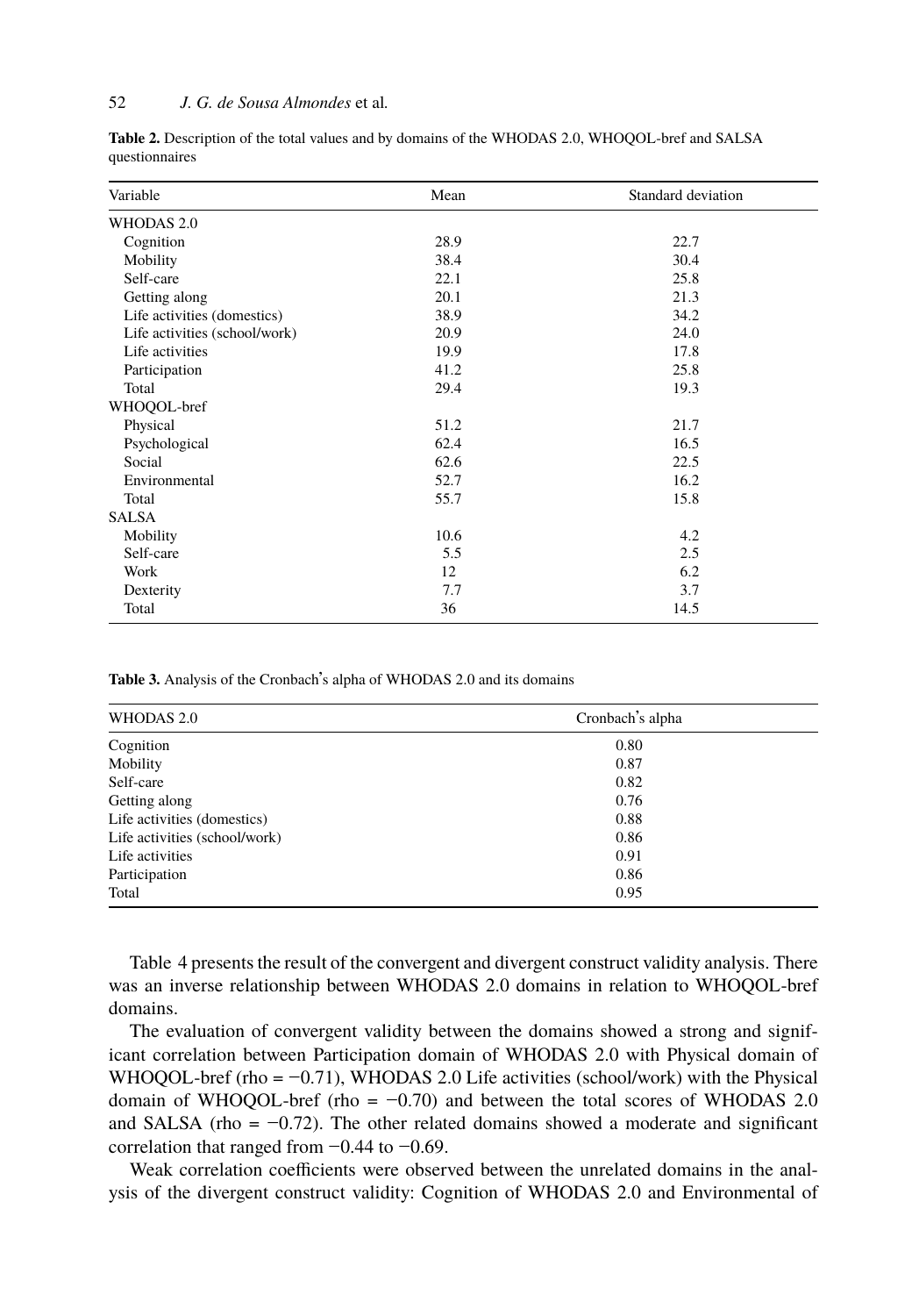**Table 4.** Correlation between the domains of the WHODAS 2.0 scale versus the domains of the WHOQOL-bref scale and the SALSA scale, convergent and divergent validities

|                 | WHODAS 2.0     |                |                |          |          |          |          |          |          |
|-----------------|----------------|----------------|----------------|----------|----------|----------|----------|----------|----------|
|                 | $\blacksquare$ | $\overline{2}$ | $\overline{3}$ | 4        | 5.1      | 5.2      | 5        | 6        | Total    |
| WHOOOL-<br>bref |                |                |                |          |          |          |          |          |          |
| Physical        | $-0.58*$       | $-0.69*$       | $-0.55*$       | $-0.42*$ | $-0.59*$ | $-0.70*$ | $-0.53*$ | $-0.71*$ | $-0.73*$ |
| Psychological   | $-0.44*$       | $-0.44*$       | $-0.37*$       | $-0.34*$ | $-0.40*$ | $-0.27$  | $-0.34*$ | $-0.51*$ | $-0.51$  |
| Social          | $-0.41*$       | $-0.37*$       | $-0.33*$       | $-0.30*$ | $-0.41*$ | $-0.34$  | $-0.37*$ | $-0.45*$ | $-0.48$  |
| Environmental   | $-0.36*$       | $-0.37*$       | $-0.30*$       | $-0.32*$ | $-0.35*$ | $-0.35$  | $-0.32*$ | $-0.46*$ | $-0.45$  |
| Total           | $-0.55*$       | $-0.58*$       | $-0.47*$       | $-0.41*$ | $-0.54*$ | $-0.55*$ | $-0.48*$ | $-0.67*$ | $-0.67*$ |
| <b>SALSA</b>    |                |                |                |          |          |          |          |          |          |
| Mobility        | $0.42*$        | $0.66*$        | $0.49*$        | $0.39*$  | $0.50*$  | 0.41     | $0.43*$  | $0.54*$  | 0.61     |
| Self-care       | $0.43*$        | $0.67*$        | $0.59*$        | $0.34*$  | $0.53*$  | 0.37     | $0.45*$  | $0.51*$  | 0.62     |
| Work            | $0.48*$        | $0.64*$        | $0.63*$        | $0.31*$  | $0.61*$  | $0.46*$  | $0.49*$  | $0.54*$  | 0.64     |
| Dexterity       | $0.42*$        | $0.57*$        | $0.59*$        | $0.28*$  | $0.50*$  | 0.30     | $0.42*$  | $0.49*$  | 0.57     |
| Total           | $0.53*$        | $0.75*$        | $0.65*$        | $0.39*$  | $0.63*$  | $0.50*$  | $0.53*$  | $0.61*$  | $0.72*$  |

Note: *\*p* < 0, 001; WHODAS 2.0 domains: (1) Cognition; (2) Mobility; (3) Self-care; (4) Getting along; (5.1) Life activities (domestics); (5.2) Life activities (school/work); (5) Life activities; (6) Participation.

WHOQOL-bref (rho =  $-0.36$ ), Mobility of WHODAS 2.0 and Social of WHOQOL-bref (rho =  $-0.37$ ), Self-care of WHODAS 2.0 with Psychological of WHOQOL-bref (rho = −0.37), WHODAS 2.0 Getting along with SALSA Dexterity (rho = 0.28), Life activities (domestic) of WHODAS 2.0 with WHOQOL-bref Environmental (rho = −0.35), Life activities (work/school) of WHODAS 2.0 with WHOQOL-bref Psychological (rho =  $-0.27$ ). The only exception was the WHODAS 2.0 Participation domain, which showed a moderate correlation with the WHOQOL-bref and [SA](#page-7-0)LSA unrelated domains.

When associated with the disability grade, the WHODAS 2.0 domains that had statistical significance were Cognition ( $p = 0.02$ ) and Participation ( $p = 0.03$ ). However, for the other domains there was an increase in the value of quartiles and medians with an increase in the degree of physical disability, even without statistical significance. Emphasis should be given to the domain of Domestic activities with an increase of 10 points in each degree of physical disability and School/work activities, with values that almost doubled in each degree. It was also found that the total value of WHODAS 2.0 showed a statistically significant difference with the IG ( $p = 0.01$ ), with median values of 17.9, 32 and 35.8 points for each degree of disability, respectively (Table 5).

When verifying the criterion validity, the correlation between WHODAS 2.0 and its domains with the EHF score showed statistically significant results, but with weak values. The Life activities domain had the lowest correlation (rho =  $0.16$  *p* =  $0.04$ ), the Mobility domain the highest correlation (rho =  $0.21$  *p* =  $0.01$ ) and the total score had a correlation value of rho  $= 0.23$  and  $p = 0.003$ . For the other domains, the results were Cognition (rho  $= 0.17$   $p = 0.03$ ), Self-care (rho =  $0.19$  *p* =  $0.01$ ), Getting along (rho =  $0.20$  *p* =  $0.01$ ), Life activity (domestic) (rho = 0.21  $p = 0.008$ ), Life activity (school work) (rho = 0.20  $p < 0.19$ ), Participation (rho = 0.18  $p = 0.02$ ).

## **Discussion**

The first psychometric property evaluated was the internal consistency and Cronbach's alpha values which point to high internal consistency, both for each of the domains and for the total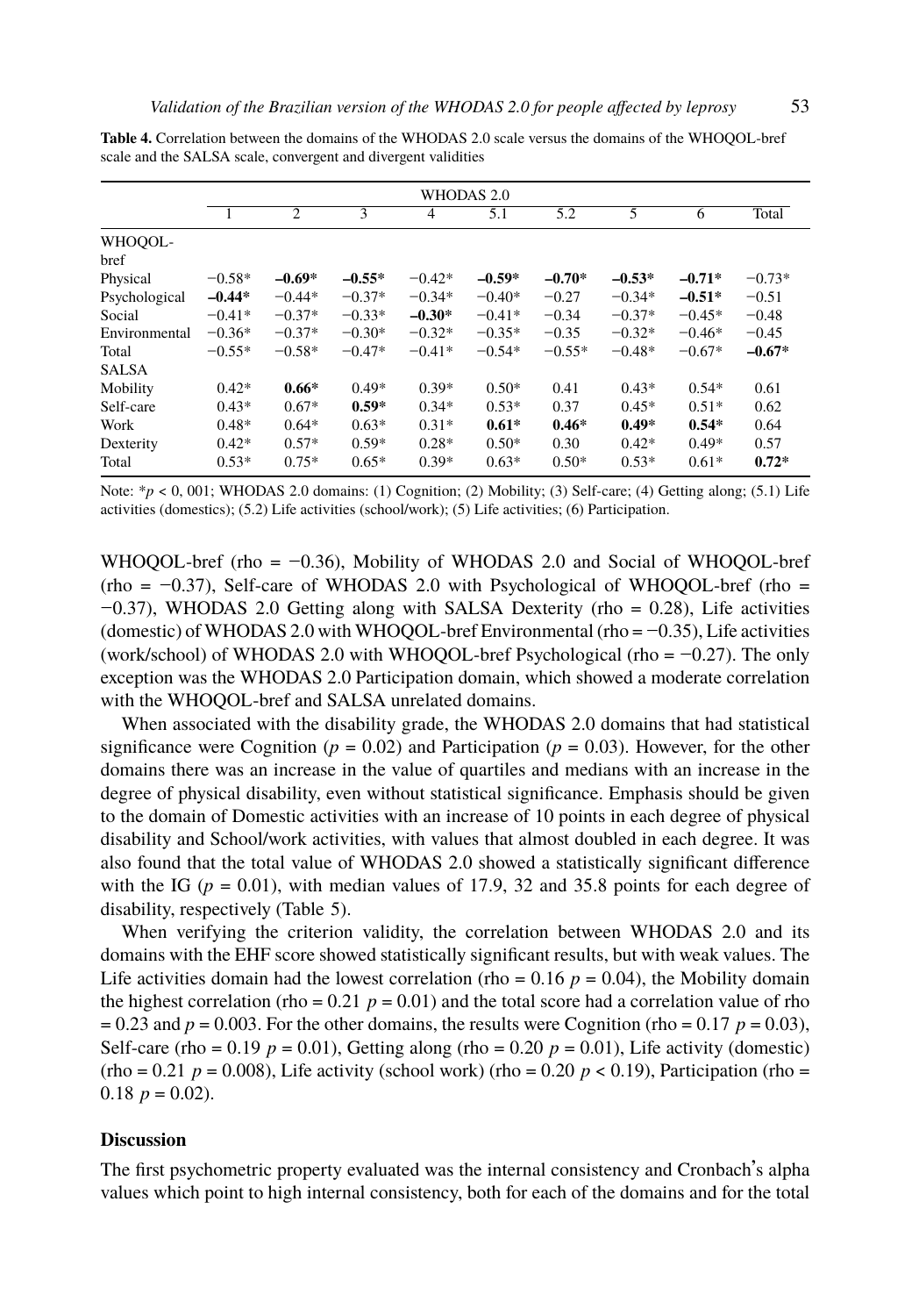<span id="page-7-0"></span>**Table 5.** Criterion validity between WHODAS 2.0 and disability grade

| Variable               | Total                                | P <sub>25</sub>  | Median | P75  | $p$ -value |
|------------------------|--------------------------------------|------------------|--------|------|------------|
| WHODAS-Cognition       |                                      |                  |        |      |            |
| Grade 0                | 63                                   | 5                | 15     | 35   | 0.02       |
| Grade 1                | 47                                   | 15               | 30     | 50   |            |
| Grade 2                | 39                                   | 15               | 30     | 50   |            |
| WHODAS-Mobility        |                                      |                  |        |      |            |
| Grade 0                | 63                                   | 6.2              | 25     | 56.2 | 0.06       |
| Grade 1                | 47                                   | 6.2              | 50     | 68.7 |            |
| Grade 2                | 39                                   | 25               | 43.7   | 68.7 |            |
| WHODAS-Self-care       |                                      |                  |        |      |            |
| Grade 0                | 63                                   | $\boldsymbol{0}$ | 10     | 30   | 0.14       |
| Grade 1                | 47                                   | $\boldsymbol{0}$ | 20     | 50   |            |
| Grade 2                | 39                                   | $\mathbf{0}$     | 20     | 50   |            |
| WHODAS-Getting along   |                                      |                  |        |      |            |
| Grade 0                | 63                                   | $\boldsymbol{0}$ | 8.3    | 25   | 0.08       |
| Grade 1                | 47                                   | $\mathbf{0}$     | 8.3    | 41.6 |            |
| Grade 2                | 39                                   | 8.3              | 25     | 41.6 |            |
|                        | WHODAS-Life activities (domestics)   |                  |        |      |            |
| Grade 0                | 63                                   | $\boldsymbol{0}$ | 20     | 50   | 0.055      |
| Grade 1                | 47                                   | 10               | 30     | 70   |            |
| Grade 2                | 39                                   | 10               | 40     | 90   |            |
|                        | WHODAS-Life activities (school/work) |                  |        |      |            |
| Grade 0                | 22                                   | $\boldsymbol{0}$ | 7.14   | 28.5 | 0.27       |
| Grade 1                | 12                                   | 3.57             | 17.8   | 39.2 |            |
| Grade 2                | 8                                    | 3.57             | 35.7   | 53.5 |            |
| WHODAS-Life activities |                                      |                  |        |      |            |
| Grade 0                | 63                                   | $\overline{4}$   | 12.5   | 29   | 0.13       |
| Grade 1                | 47                                   | $\overline{4}$   | 20.8   | 29   |            |
| Grade 2                | 39                                   | $\overline{4}$   | 25     | 37.5 |            |
| WHODAS-Participation   |                                      |                  |        |      |            |
| Grade 0                | 63                                   | 16.6             | 29     | 50   | 0.03       |
| Grade 1                | 47                                   | 29               | 41.6   | 66.6 |            |
| Grade 2                | 39                                   | 20.8             | 54     | 66.6 |            |
| <b>WHODAS</b>          |                                      |                  |        |      |            |
| Grade 0                | 63                                   | 10.3             | 17.9   | 35.8 | 0.01       |
| Grade 1                | 47                                   | 16               | 32     | 44.3 |            |
| Grade 2                | 39                                   | 16.9             | 35.8   | 48   |            |

score of the questionnaire. The analysis of internal consistency is based on the correlation of items of the same construct with each other and on the correlation of each item with the total score of this construct.<sup>14</sup> Instruments that have internal consistency or homogeneity are instruments whose subparts measure the same concept.<sup>15</sup> Therefore, the result of this work demonstrates that the items of the WHODAS 2.0 domains are coherent in addressing the functioning of each of the domains in people with leprosy. Similar values of Cronbach's alpha were found in the studies by Barbosa *et al.*<sup>16</sup> and Castro *et al.*<sup>17</sup>

In the convergent construct validity, this study obtained moderate and strong correlation coefficients between all related domains of WHODAS 2.0 with those of WHOQOL-bref and SALSA, except for the Interpersonal relations domain of WHODAS 2.0, which had a weak correlation with the Social relations domain of WHOQOL-bref. However, when the correlation between the total scores of the three questionnaires was observed, WHODAS 2.0 and WHOQOL-bref had moderate correlation whereas WHODAS 2.0 and SALSA had a strong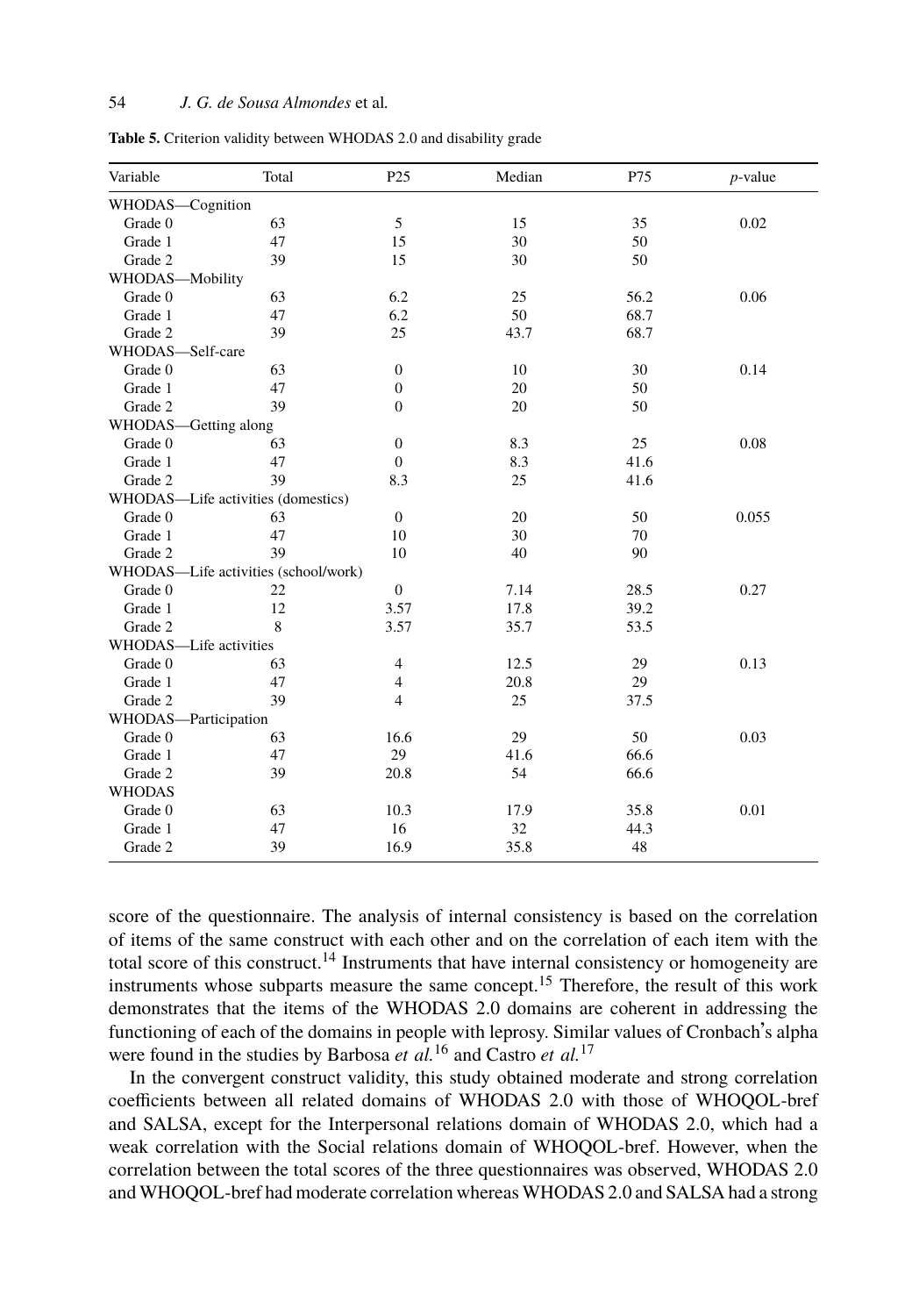correlation. It is noteworthy that there were a smaller number of respondents in the WHODAS 2.0 Life activities (school/work) domain, which is consistent with the characterization of the sample, as approximately 60% of them did not work o[r p](#page-11-1)erform school activities.

Construct validity refers to the relationship between theoretical concepts and their operationalization. It demonstrates the epistemic relationship that must exist between a concept and its measure.<sup>14</sup> In the convergent construct analysis, this validity refers to the degree to which a measurement instrument is consistently related to other similar measurements, derived from the same theory and concepts being measured.<sup>18</sup>

The study by Park *et al.*<sup>19</sup> also found moderate and weak correlation coefficients using the WHOQOL-bref as a correlated scale to test convergent validity. As in the present study, it was observed that the Getting along domain was the one with the lowest correlation coefficient when tested as a similar construct between the scales.<sup>19</sup> Also, in the study of Castro *et al.*<sup>17</sup> the correlation between the WHODAS 2.0 Interpersonal relations domain with WHOQOLbref Social relations was weak. The other domains showed a moderate correlation between the other similar associated constructs, as in the present study.

The weak correlation in the WHODAS 2.0 Getting along domain with WHOQOL-bref Social relations, found in the present study, can be explained by the inconsistency in the answers to the questions of the two instruments that deal with the participants' sexual life. While the vast majority of respondents considered having mild or no difficulty with sexual practice, only half considered themselves satisfied or very satisfied with their sex life. It is also worth mentioning that these were the question[s w](#page-10-10)ith the highest number of missing responses.

Divergent construct validity tests the hypothesis that the measure in question is not unduly related to different constructs, that is, with variables from which it should diverge.<sup>20</sup> In the divergent validity test, the unrelated domains showed a weak correlation coefficient, as expected, with the exception of the WHODAS 2.0 Participati[o](#page-10-6)n domain, which still presented a moderate correlation. This may suggest that, for people with leprosy, the issues that form each of the WHOQOL-bref and SALSA constructs are covered, even if i[n p](#page-11-2)art, by the issues that form the WHODAS 2.0 Participation domain. Weak coefficients between noncorrelated constructs were also found in the study of Castro *et al.*<sup>17</sup>

The disability grade is adopted by the WHO for monitoring people with leprosy as an epidemiological indicator, which can be used to determine the early diagnosis and also evaluate the success of the therapeutic measures adopted. Disability grade assessment is an important tool in identifying patients at greater risk of developing reactions and new disabilities, during treatment, at the end of chemotherapy and after discharge.<sup>2</sup> Complications resulting from disabilities can be responsible for permanent sequelae to the individual and result in social and psychological damage that directly interfere with their quality of life.<sup>21</sup> Thus, observing the positive or negative variations of WHODAS 2.0 in accordance with the disability grade, it can be inferred that WHODAS 2.0 has sensitivity to change according to what was verified by the disability grade criterion.

In WHODAS 2.0 criterion validity by disability grade, only two domains and the total score of the scale showed statistical significance. It is assumed that the other domains did not obtain satisfactory statistical evidence due to the small number of the sample stratified between the disability grade categories. However, when observing the quartile values by domain, it is clear that the higher the disability grade of each domain, the greater the values expressed by the median and quartiles. This denotes a positive association between the installation of increasing degrees of disability with higher values expressed by WHODAS 2.0. Moderate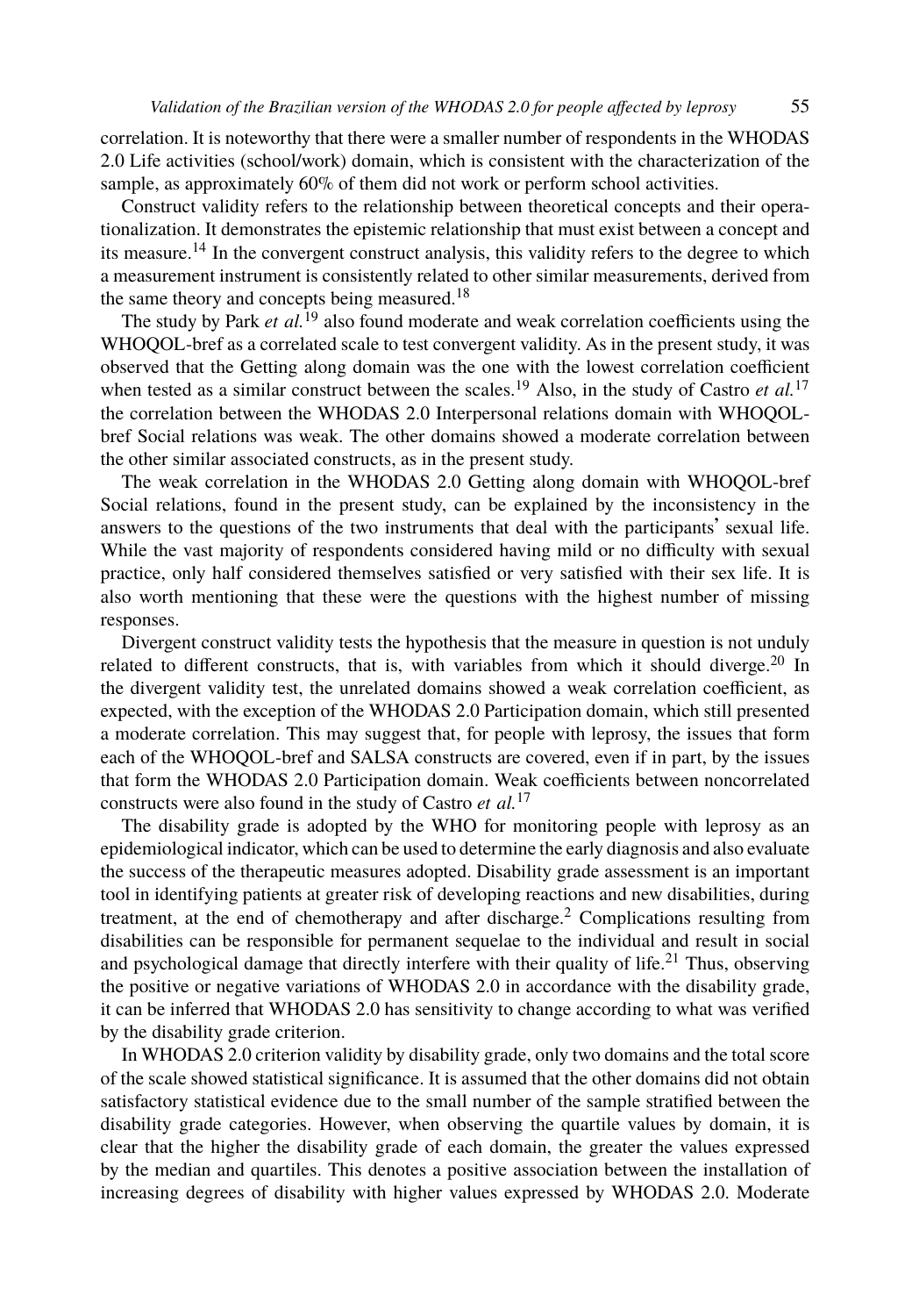and strong correlations were also found in other studies, which validated WHODAS 2.0 for individuals with HIV/AIDS, people with osteoarthritis and for individuals with multiple sclerosis.16, 22, <sup>23</sup>

The EHF score is an alternative to the disability grade to detail the data on disabilities, being more sensitive to changes than the disability grade itself.<sup>2</sup> In this research, the weak correlations found between WHODAS 2.0 and its domains with the EHF score can be explained by the low average of the EHF score. Some studies have also found low values of the EHF score.<sup>24, 25</sup> A different result was expressed in the study of Heidinger *et al.*,<sup>26</sup> which obtained an EHF score of 7.

Regarding the limitations of this study, since this was a cross-sectional study it was not possible to determine other psychometric properties such as test–retest reliability. A second limitation was the non-use of a cognitive screening instrument as an inclusion/exclusion criterion, this decision being left to the investigator at the time of the interview.

Our findings allow us to state that the Portuguese version of the WHODAS 2.0 is valid and reliable to use in people affected by leprosy.

### **Conflict of interest**

All authors declare that the answer to the question on competing interest form are all 'No', and therefore have nothing to declare.

#### **Details of contributors**

Jardel Gonçalves de Sousa Almondes: project design; data collect; analysis and interpretation of data; writing of the article; relevant critical review of the intellectual content and final approval of the version to be published.

Shamyr Sulyvan de Castro: analysis and interpretation of data; writing of the article; relevant critical review of the intellectual content and final approval of the version to be published.

Paula Sacha Frota Nogueira: analysis and interpretation of data; writing of the article; relevant critical review of the intellectual content and final approval of the version to be published

Reagan Nzundu Boigny: interpretation of data; relevant critical review of the intellectual content and final approval of the version to be published.

Carlos Henrique Alencar: project design; analysis and interpretation of data; writing of the article; relevant critical review of the intellectual content and final approval of the version to be published.

# **Ethics approval**

Ethics Committee of the Federal University of Ceará: Opinion number 3,554,297.

Ethics Committee of the National Reference Center for Sanitary Dermatology Dona Libânia: Opinion number 3,573,192.

#### **Financial support**

Funding of the author.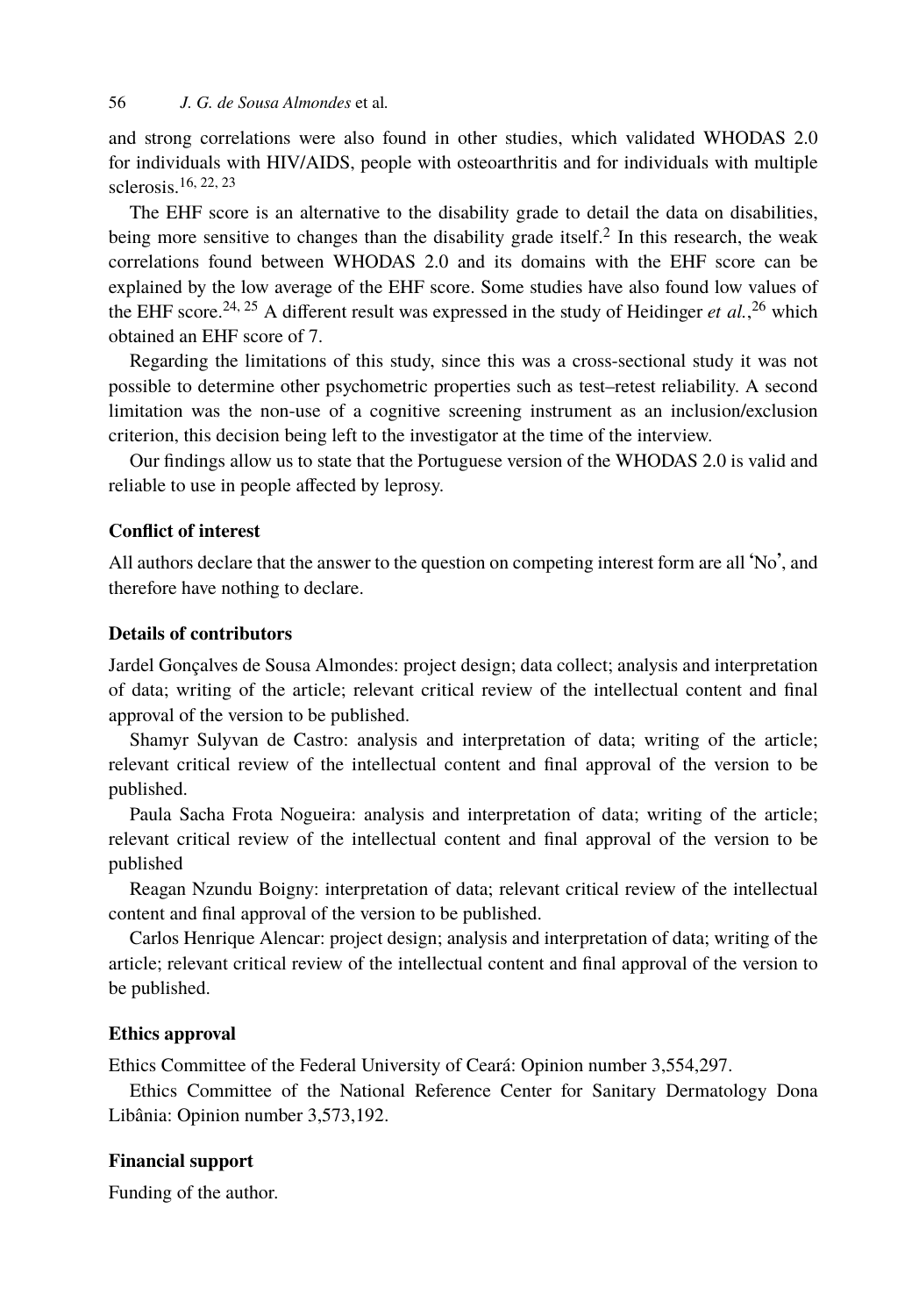#### <span id="page-10-0"></span>**Unpublished material**

<span id="page-10-6"></span>The [authors declare th](http://doi.org/10.13037/ras.vol15n54.4766)at the material has not been published in its present form in any [other](http://doi.org/10.13037/ras.vol15n54.4766) scientific journal.

#### <span id="page-10-1"></span>**Independence of researchers from funders**

<span id="page-10-2"></span>All the authors [declare independence of researchers from funders.](https://www.saude.gov.br/images/pdf/2020/janeiro/31/Boletim-hanseniase-2020-web.pdf)

#### <span id="page-10-3"></span>**References**

- <sup>1</sup> Monteiro MJSD, dos Santos GM, Barreto MTS, Sousa Silva RV, Jesus RLR, Silva HJN. Perfil epidemiológico de casos de hanseníase e[m um estado do nordeste brasileiro.](https://apps.who.int/iris/bitstream/handle/10665/43974/9788562599514˙por.pdf;jsessionid=FDA0D151963AFE4DC00776A93E4B5FC6?sequence=19) *Rev Aten Saúde*[, 2017;](https://apps.who.int/iris/bitstream/handle/10665/43974/9788562599514˙por.pdf;jsessionid=FDA0D151963AFE4DC00776A93E4B5FC6?sequence=19) **15**[\(54\): 21–28, doi:10.130](https://apps.who.int/iris/bitstream/handle/10665/43974/9788562599514˙por.pdf;jsessionid=FDA0D151963AFE4DC00776A93E4B5FC6?sequence=19) 37/ras.vol15n54.4766.
- <span id="page-10-4"></span><sup>2</sup> [Brasil. Guia prático sobre a hanseníase. Ministério da Saúde \[Internet\]](https://apps.who.int/iris/bitstream/handle/10665/43974/9788562599514˙por.pdf;jsessionid=FDA0D151963AFE4DC00776A93E4B5FC6?sequence=19). 2017 [Accessed April 8, 2019]. Available in: http://www.saude.gov.br/images/pdf/2017/novembro/22/Guia-Pratico-de-Hanseniase-WEB.pdf.
- <sup>3</sup> World Health Organization. Global leprosy update 2018. Genebra: World Health Or[ganization; 2019.](https://apps.who.int/iris/handle/10665/43974)
- <span id="page-10-5"></span><sup>4</sup> [Brasil. Boletim epi](https://apps.who.int/iris/handle/10665/43974)demiológico hanseníase. Ministério da Saúde [Internet]. 2020 [Accessed April 8, 2019]. Available in: https://www.saude.gov.br/images/pdf/2020/janeiro/31/Boletim-hanseniase-2020-web.pdf.
- <sup>5</sup> Faria CRS, Fregonesi CEPT, Corazza DAG, Andrade DM, Mantovani NADT, Silva JR *et al.* Grau de incapacidade física de [portadores de hanseníase: estudo de](http://doi.org/10.1590/S0034-89102000000200012) coorte retrospectivo. *J Arquivos de Ciências da Saúde*, 2015; **22**(4): 58–62, doi:10.17696/2318-3691.22.4.2015.122.
- <sup>6</sup> Castro S, Leite C, Osterbrock C, Santos M, Adery R. Avaliação de Saúde e Deficiência: Manual do WHO Disability Assessment Schedule (WHODAS 2.0). Uberaba: Universidade Federal do Triângu[lo Mineiro-UFTM;](http://doi.org/10.1590/1414-462X201700030336) [153 p. 2015. Ava](http://doi.org/10.1590/1414-462X201700030336)ilable in: https://apps.who.int/iris/bitstream/handle/10665/43974/9788562599514\_por.pdf;jse ssionid=FDA0D151963AFE4DC00776A93E4B5FC6?sequence=19.
- <sup>7</sup> Üstün TB, Kostanjsek N, Chatterji S, Rehm J. Measuring health and disability: Manual for WHO disability assessment schedule WHO[DAS 2.0: World Health Organi](http://doi.org/10.5935/0104-7795.20100001)zation; 2010. Available in: https://apps.who.int/iris/h andle/10665/43974.
- <span id="page-10-7"></span><sup>8</sup> Fleck MP, Louzada S, Xavier M, Chachamovich E, Vieira G, Santos L *et al.* Aplicação da versão em português do instrumento abreviado de [avaliação da qualidade de vida "WHOQOL-bref".](https://simpep.feb.unesp.br/anais/anais˙12/copiar.php?arquivo=Freitas˙ALP˙A%20avalia%E7%E3o%20da%20confiabilidade.pdf) *[J Revista de Saúde Pública](https://simpep.feb.unesp.br/anais/anais˙12/copiar.php?arquivo=Freitas˙ALP˙A%20avalia%E7%E3o%20da%20confiabilidade.pdf)*, [2000;](https://simpep.feb.unesp.br/anais/anais˙12/copiar.php?arquivo=Freitas˙ALP˙A%20avalia%E7%E3o%20da%20confiabilidade.pdf) **[34](https://simpep.feb.unesp.br/anais/anais˙12/copiar.php?arquivo=Freitas˙ALP˙A%20avalia%E7%E3o%20da%20confiabilidade.pdf)**[: 178–183, doi:10.1590/S0034-891020000](https://simpep.feb.unesp.br/anais/anais˙12/copiar.php?arquivo=Freitas˙ALP˙A%20avalia%E7%E3o%20da%20confiabilidade.pdf)00200012.
- <span id="page-10-9"></span><span id="page-10-8"></span><sup>9</sup> Moura EG, Araújo APM, Silva MCR, Cardoso BA, Holanda MCS, Conceição AO *et al.* Relação entre a Classificação Internacional de Funcionalidade, Incapacidade e Saúde (CIF) e a limitação de atividades e restrição à participação de [indivíduos com han](http://conselho.saude.gov.br/resolucoes/2012/Reso466.pdf)seníase. *Cad Saúde Colet*, 2017; **25**(3): 355–361, [doi:10.1590/1414-462](http://conselho.saude.gov.br/resolucoes/2012/Reso466.pdf) [X201700030336.](http://conselho.saude.gov.br/resolucoes/2012/Reso466.pdf)
- <sup>10</sup> Ikehara E, Nardi SMT, Ferrigno ISV, Pedro HSP, Paschoal VDAJA. Escala Salsa e grau de Incapacidades da Organização Mundial de Saúde: avaliação da limitação de atividades e deficiência na hanseníase. *Acta Fisiatr*, 2010; **17**(4): 169–174, doi:10.5935/0104-7795.20100001.
- <sup>11</sup> Freitas ALP, Rodrigues SG. A avaliação da confiabilidade de questionários: uma análise utilizando o coeficiente alfa de Cronbach. In: Anais do XII Simpósio de Engenharia de Produção; 2005 Nov 7–9; São Paulo, Bras[il.](http://doi.org/10.5216/ree.v15i3.20776) [SIMPEP; 2005. Availab](http://doi.org/10.5216/ree.v15i3.20776)le in: https://simpep.feb.unesp.br/anais/anais\_12/copiar.php?arquivo=Freitas\_ALP\_A %20avalia%E7%E3o%20da%20confiabilidade.pdf.
- <sup>12</sup> Dancey C, Reidy J. *Estatística sem matemática para psicologia*. 7th ed, Porto Alegre, RS: Penso, 2013.
- <span id="page-10-10"></span><sup>13</sup> BRASIL. Conselho Nacional de Sa[úde. Resolução N](http://doi.org/10.1590/1413-81232020253.18992018)[°](http://doi.org/10.1590/1413-81232020253.18992018) [466, de 12 de dezem](http://doi.org/10.1590/1413-81232020253.18992018)bro 2012. Diário Oficial da União. 2012; Poder Executivo, Brasil, DF, 13 jun. 2013. Seção 1, n. 112, p. 59–62. Available in: http://conselho.saude .gov.br/resolucoes/2012/Reso466.pdf.
- <sup>14</sup> Pilatti LA, Pedroso B, Gutierrez GL. Propriedades psicométricas de instrumentos de avaliação: um debate necessário. *J Revista Brasileira de Ensino de Ciência e Tecnologia*, 2010; **3**(1): 81-91, doi:10.3895/S1982- 873X2010000100005
- <sup>15</sup> Alexandre NMC, Gallasch CH, Lima MHM, Rodrigues RCM. A confiabilidade no desenvolvimento e avaliação de instrumentos de medida na área da saúde. *J Revista Eletrônica de Enfermagem*, 2013; **15**(3): 800–807, doi:1 0.5216/ree.v15i3.20776.
- <sup>16</sup> Barbosa KSS, Castro SS, Leite CF, Nacci FR, Accioly MFJC, Coletiva S. Validação da versão brasileira do World Health Organization Disability Assessment Schedule 2.0 em indivíduos HIV/AIDS. *Ciênc Saúde Coletiva*, 2020; **25**(3): 837–844, doi:10.1590/1413-81232020253.18992018.
- <sup>17</sup> Castro SS, Leite CF, Baldin JE, Accioly MFJFM. Validation of the Brazilian version of WHODAS 2.0 in patients on hemodialysis therapy. *Fisioterapia em Movimento*, 2018; **31**: 1–13, doi:10.1590/1980-5918.031.ao30.